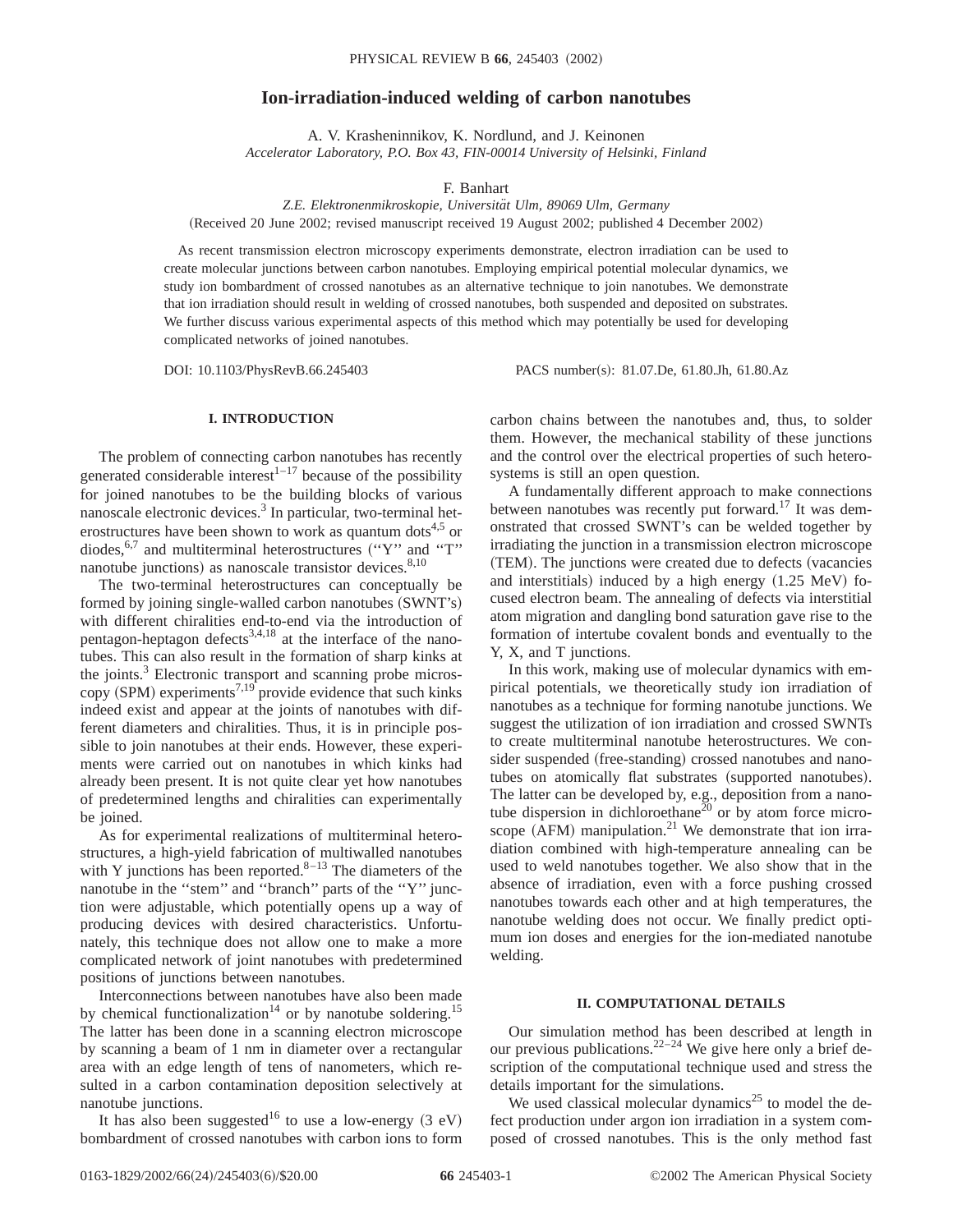enough for realistic atomistic simulations of energetic collisional processes in relatively large systems composed of thousands of atoms. To model covalent carbon-carbon interaction, we used the Brenner II interatomic potential.<sup>26</sup> This potential has been used for simulating carbon nanotubes, and a good correlation between the results of classical simulations and *ab initio* calculations has been reported.<sup>27,28</sup> Because the bond conjugation is not significant in the collisional processes, $2^2$  we neglected the computationally intensive four-body part of the potential in the ion impact simulations. To describe van der Waals interaction between carbon atoms in different nanotubes, we employed a potential<sup>24</sup> which has been developed earlier by us for simulating the interlayer interaction in graphite. We stress, however, that the intertube van der Waals interaction is essential only between *pristine* nanotubes where all the carbon atoms are in the  $sp<sup>2</sup>$  hybridization. When covalent bonds between nanotubes have been formed, the energetics of the system is governed by these covalent bonds, but not by van der Waals interaction which is much weaker for nanotubes with diameters less than 20 Å.

To realistically model energetic collisions, we smoothly joined a repulsive potential calculated by a densityfunctional theory method<sup>29</sup> to the potentials for carbon at short interatomic separations. The joining to the equilibrium potential was done using a Fermi function, with the parameters given in Ref. 24. The interaction between Ar and C was modeled with the Ziegler-Biersack-Littmark universal repulsive potential. $30$ 

We used open boundary conditions. To prevent spurious reflections of pressure waves from the borders of the system, the Berendsen temperature control<sup>31</sup> was used at the borders for the first 10 ps after the ion impact. Similar to experiments on the electron irradiation<sup>15</sup> of crossed carbon nanotubes, the system temperature was chosen to be 1000 K. In order to estimate the defect annealing during macroscopic times between ion impacts onto a system of about  $100 ~\text{nm}^2$  (time intervals between ion impacts are longer than microsecond even for the highest irradiation currents experimentally attainable), we simulated the system evolution over 100 ps at 2000 K. After that the temperature was scaled down to the irradiation temperature  $(1000 \text{ K})$  at a rate of 10 K/ps. This computational technique made it possible to gain insight into the behavior of defects on macroscopic time scales.

The annealing of defects between ion impacts can be also effectively modeled with Monte Carlo techniques. However, it requires knowing all important defect migration rates and mechanisms, as well as reactions between different defect configurations. For example, to simulate one of the annealing mechanisms—migration of carbon adatoms over nanotube surface followed by vacancy-adatom recombination—we have to know the migration path, the corresponding activation energies and prefactors, and the recombination mechanism. Studies on determining the most probable defect annealing channels and estimating the corresponding rates are underway.

We considered crossed 100 Å-long SWNTs of different chiralities and diameters implying that they are fragments of much longer nanotubes. In our simulations, we assumed that



FIG. 1. Schematic illustration of the theoretical setup used for simulations of crossed nanotube welding under ion irradiation. Top (a) and side (b) view of two suspended crossed nanotubes. Crossed nanotubes on a substrate before ion bombardment (c). Development of the force exerted by the upper tube on the lower one due to the  $irradiation-induced pinning of the nanotubes to the substrate  $(d)$ .$ Ball-and-stick representation of a nanotube-substate interface with the irradiation-induced bonds (e).

the theoretical setup corresponds to either suspended (free standing) crossed nanotubes or those lying on a substrate; see Fig. 1.

The first situation has been studied by Terrones *et al.*<sup>17</sup> for the case of electron irradiation. The crossed nanotubes were deposited on the specimen grid of a TEM and did not interact with the environment near the crossing point.

For the suspended nanotubes, we kept the nanotube ends fixed during ion impact simulations, but during the annealing all the atoms were allowed to move. Because we were interested in irradiation-induced phenomena near the tube contact, we irradiated only the junction area, as shown in Fig.  $1(a)$ .

However, for supported nanotubes, the presence of the substrate is quite important, since ion irradiation results in irradiation-induced pinning of nanotubes to the substrate<sup>23</sup> and, hence, in some extra force exerted by the upper SWNT on the lower one, as schematically illustrated in Fig.  $1(d)$ .

Because of computational limitations, we were not able to account explicitly for this irradiation-stimulated nanotubesubstrate interaction. To adequately describe mechanical deformation of carbon network in crossed pristine nanotubes, their length should be at least 500 Å (i.e., about  $10^4$  carbon atoms in the simulation cell). Given that carbon potentials are computationally quite expensive and that the number of atoms in the substrate should be one order of magnitude higher, this practically prevents us from achieving a comprehensive statistics in ion impact simulations over a realistic time. However, we simulated ion irradiation of a  $(10,10)$ SWNT on a platinum substrate and found that, indeed, if one end of the nanotube is elevated, the irradiation leads to pressing the nanotube due to formations of irradiation-induced covalent bonds, as shown in Fig.  $1(e)$ . In order to account for this pressing, we moved down the boundary atoms at the ends of the upper nanotube by 0.05 Å after every ion impact (before running the annealing simulations). Typical values of the irradiation-induced force were in the range 10–40 nN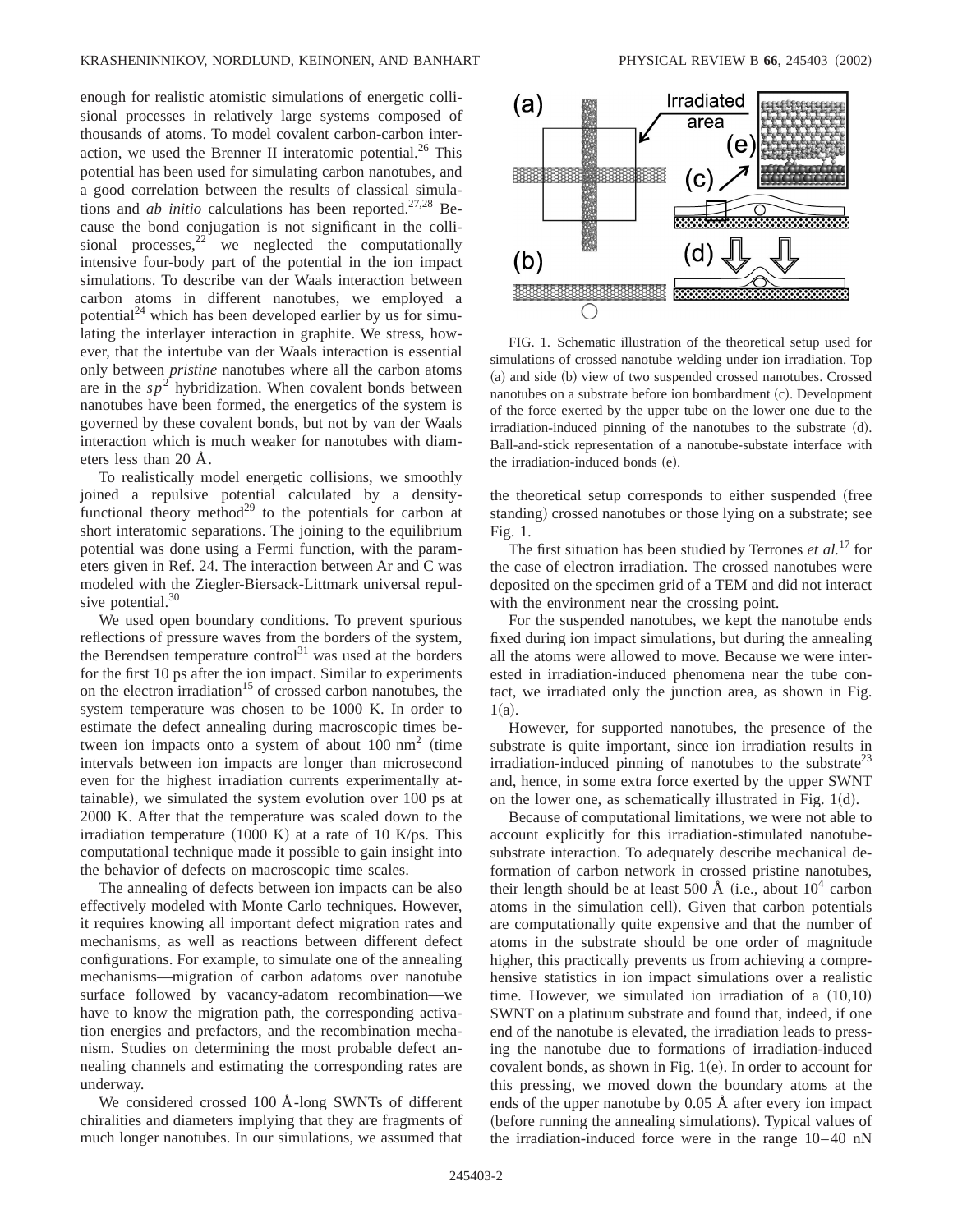

FIG. 2. Molecular models of irradiated crossed carbon nanotubes in the stick representation. Top (a) and side (b) view of the interface of suspended  $(10,10)$  and  $(12,0)$  nanotubes. Side  $(c)$  and top  $(d)$  view of the interface of supported  $(10,10)$  and  $(10,10)$  nanotubes.

(the actual value depends on tube diameters, defect distribution, and other factors).

As for the extra damage in nanotubes created by the sputtered substrate atoms, this damage can anneal quite easily<sup>23</sup> provided that ion energy is not too high (less than 1 keV). The reason behind this fact is that backward sputtered substrate and carbon atoms are much less energetic than the incident Ar ion and create mostly close Frenkel pairs (for SWNT, a vacancy and carbon adatom adsorbed onto the nanotube wall) which anneal due to adatom migration.

## **III. RESULTS AND ANALYSIS**

To explore the potentialities of using ion irradiation for nanotube welding, we address the following issues: (i) Is ion-irradiation induced welding of SWNT's in principle possible? (ii) What is the optimum energy range of incident ions? (iii) What is the optimum irradiation dose?

We carried out simulations of Ar ion bombardment of crossed SWNTs characterized by the chiral indices as follow:  $(10,10)$ - $(10,10)$ ;  $(12,0)$ - $(10,10)$ ;  $(12,0)$ - $(10,3)$ ;  $(16,0)$ - $(16,0)$ . Although the choice of the nanotube chirality was somewhat arbitrary, the expectation is that the simulation results are qualitatively correct for SWNT's with diameters in a range of from 8 to 20 Å and weakly depend on the chiralities of crossed nanotubes. For every pair of nanotubes, we irradiated the system with Ar ions having energies  $E_i=0.4$ , 0.8, and 1 keV.

Typical atomic configurations of crossed nanotubes with various chiralities after ion bombardment are shown in Fig. 2. A molecular model for  $(10,10)-(12,0)$  suspended crossed SWNT's is presented in Figs.  $2(a)$  and  $2(b)$  with the irradiation dose  $\Phi = 0.5 \times 10^{15}$  cm<sup>-2</sup>. Figures 2(c) and 2(d) show the interface of  $(10,10)-(10,10)$  supported crossed SWNT's,  $\Phi$ =0.9×10<sup>15</sup> cm<sup>-2</sup>. Only the central part of the system was irradiated, as described above. It is seen that covalent bonds between nanotubes have been formed during the irradiation. These bonds appeared near irradiation-induced defects, mostly vacancies, due to the dangling bond saturation. Formations of these bonds always resulted in lowering the total potential energy of the system with defects, when a number of carbon atoms have been removed by incident ions from the interface region.

For the nanotubes on a substrate, the extra pressure at the crossing point originating from the nanotube-substrate interaction resulted in almost complete merging of nanotubes at the crossing point. The suspended SWNT's were soldered together rather than welded by forming the real X junction. We stress, however, that the experimentally observed merging of nanotubes under electron irradiation $17$  occurs at high temperatures on time scales of minutes, similar to irradiation-mediated nanotube coalescence<sup>32</sup> or transformation of carbon onions to diamond.<sup>33,34</sup> This time scale cannot be achieved in present-day atomistic simulations due to computational limitations. Thus, these atomic configurations should be considered as intermediate states, which, nevertheless, outline the route to the complete merging of nanotubes by forming an interface between two nanotubes consisting only of hexagon and pentagon rings.

The bombardment also resulted in sputtering of a substantial amount of atoms from the nanotubes, amorphization of the atomic networks, and the shrinkage of the apparent nanotube diameter. This reduction in the nanotube diameter is due to the healing of irradiation-induced vacancies through dangling bond saturation. A similar behavior of nanotubes under electron irradiation has been reported by Ajayan *et al.*<sup>35</sup> Note that at the irradiation doses used in our simulations, the SWNT's preserved tubular form and remained hollow.

In spite of defect annealing between ion impacts at elevated temperatures, a large number of defects are clearly evident in the nanotube network. One can expect that a substantial amount of defects would anneal in experiments due to the migration<sup>36</sup> of carbon interstitial (adatoms on nanotube walls). However, because of the mentioned above limitations on the simulation time, this did not take place in our simulations. It should also be emphasized that the empirical potential approach tends to overestimate the migration barriers for defects in nanotubes. $37$  The irradiation-induced defect should disappear to a large extent after macroscopically long high-temperature annealing. Thus, although ion bombardment creates damage not only in the junction area but also far from it, ion irradiation of nanotubes combined with hightemperature treatment can be used to weld nanotubes together and preserve, at the same time, their tubular form.

We found that the irradiation-induced welding occurs for nanotubes having any chirality, although the mechanical stability and the welding time should depend on the chirality because of the different number of pentagons needed to join the networks of nanotubes with different chiralities.

Having demonstrated a possibility for nanotube welding with the help of an ion beam, we proceed to the issue of the optimum range of ion energies. If ion energies are too low,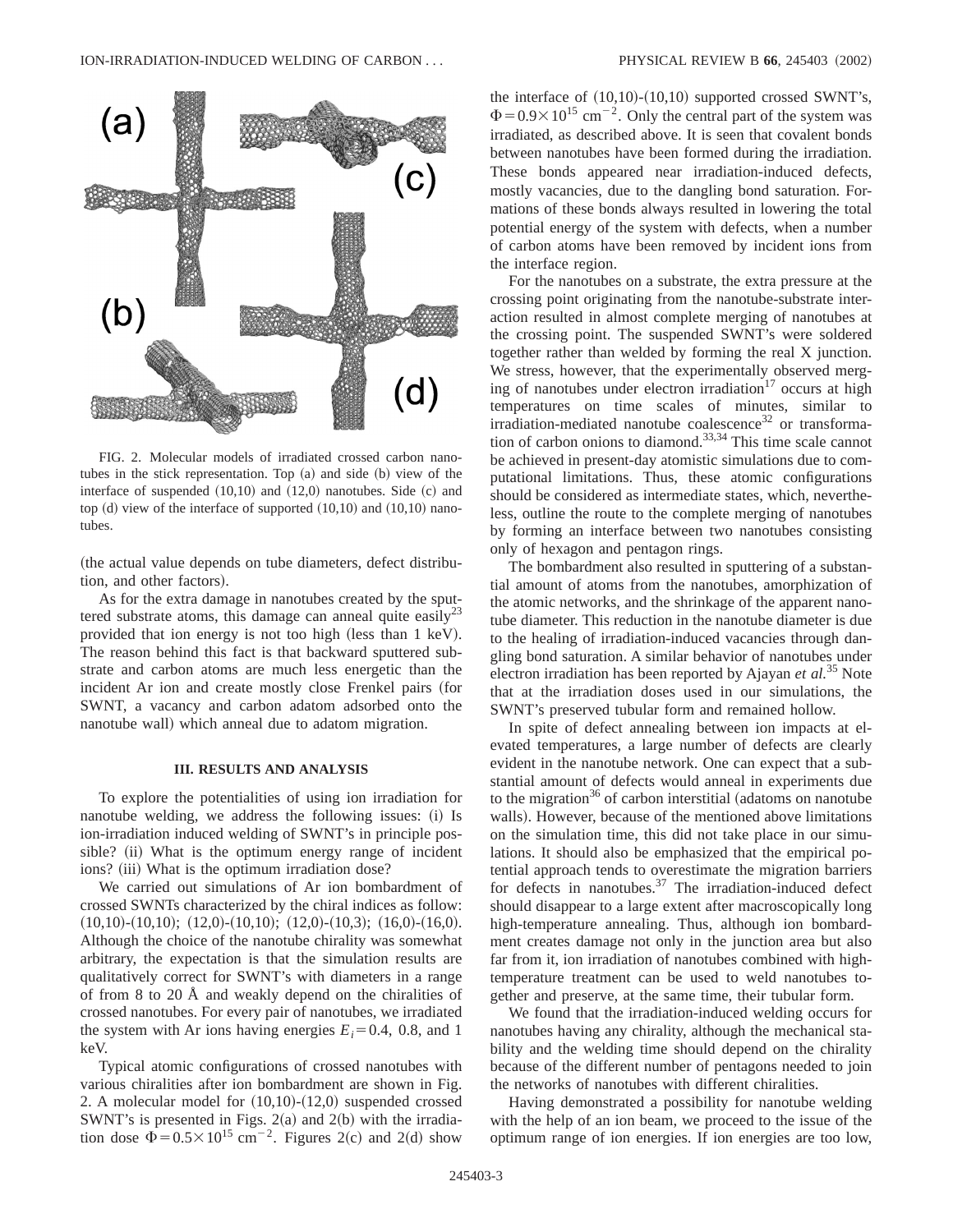

FIG. 3. Number of energetic recoils (both Ar and C atoms) created by an ion impact on the upper crossed nanotube near the junction area as a function of incident ion energy. These recoils hit the lower nanotube creating defects in it, which eventually results in the formation of inter-tube covalent bonds.

very few defects in the interface region will be formed. On the other hand, highly energetic ions will give rise to formations of severely damaged regions (or to a complete breakup of a nanotube), especially for nanotubes on substrates. For supported nanotubes, high energy ions will inevitably result in sputtering of a substantial number of energetic substrate atoms, which will pose considerable problems for the damage control.

One can expect that the criterion for the optimum energy of an Ar ion is that the incident ion should be energetic enough to penetrate through the upper nanotube and displace one or two carbon atoms of the lower nanotube. Carbon atoms can be knocked off from the lower nanotube by not only Ar ions, but also carbon recoils.

We simulated impact events of Ar ions with energies *Ei* from 0.1 keV up to 0.6 keV on SWNT's with various chiralities. The impact points were randomly chosen over the upper SWNT surface in the junction area. For every ion energy considered, we carried out 400 independent runs and averaged the results.

In Fig.  $3$  we plot the number of energetic recoils (both Ar and C atoms) which can damage the lower nanotube as a function of  $E_i$ . Since an Ar ion should have an energy of at least 34 eV to displace a carbon atom from a graphitic network (and roughly the same energy for a carbon recoil<sup>38</sup>), by an energetic recoil we imply an atom/ion with a kinetic energy higher than 34 eV. It is evident from Fig. 3 that energetic recoils below a SWNT appear at a certain ion energy  $E_{\text{th}} \approx 0.1$  keV, which is independent of the nanotube chirality. The number of recoils grows up quickly with  $E_i$  up to  $E_i \approx 0.5$  keV, then it slightly depends on  $E_i$ . Such a behavior correlates with the damage production in SWNT's under Ar ion irradiation<sup>23</sup> which saturates at  $E_i \gtrsim 0.6$  keV.

The average energy of the recoils is plotted against  $E_i$  in Fig. 4. We stress once more that we take into consideration the recoils with energies higher than 34 eV. The average recoil energy increases with  $E_i$  and is independent of the nanotube chirality.

As mentioned above, in the impact simulation we neglected the computationally intensive four-body part of the



FIG. 4. Average energy of energetic recoils (both Ar and C atoms) as a function of incident ion energy.

Brenner potential. Control runs with the full potential gave essentially the same results (the average energy of the energetic recoils was the same within the statistical error and the number of energetic recoils was about 5 percent lower).

Given that the number of energetic recoils below the upper nanotube should not be too small (a very high irradiation dose is needed in this case for welding) and, on the other hand,  $E_i$  should not be too high (to avoid severe local damage and atoms sputtered from the substrate), we can conclude from Figs. 3 and 4 that the optimum ion energy should be in a range of  $0.4-0.6$  keV.

The next parameter to be addressed is the optimum irradiation dose. Even if the energy of incident ions is right, an excessive irradiation dose will result in a total destruction of irradiated nanotubes. In Figs.  $5(a,b)$  we present examples of highly damaged crossed nanotubes after an irradiation dose  $\Phi$ =2×10<sup>15</sup> cm<sup>-2</sup>. It is seen that this irradiation dose gave rise to the breakup of nanotubes, strong amorphization, and partial loss of the tubular shape. Irradiation of crossed nanotubes with various chiralities gave qualitatively similar results, although we found that the maximum permissible irra-



FIG. 5. Molecular models of crossed carbon nanotubes in the stick representation after a high-dose irradiation. Examples of a breakup of nanotubes (a) and strong amorphization of the carbon network (b) when the irradiation dose is higher than actually needed. Crossed nanotubes under low temperature irradiation (c). The amount of defects is much higher in this case since the defect annealing practically does not occur.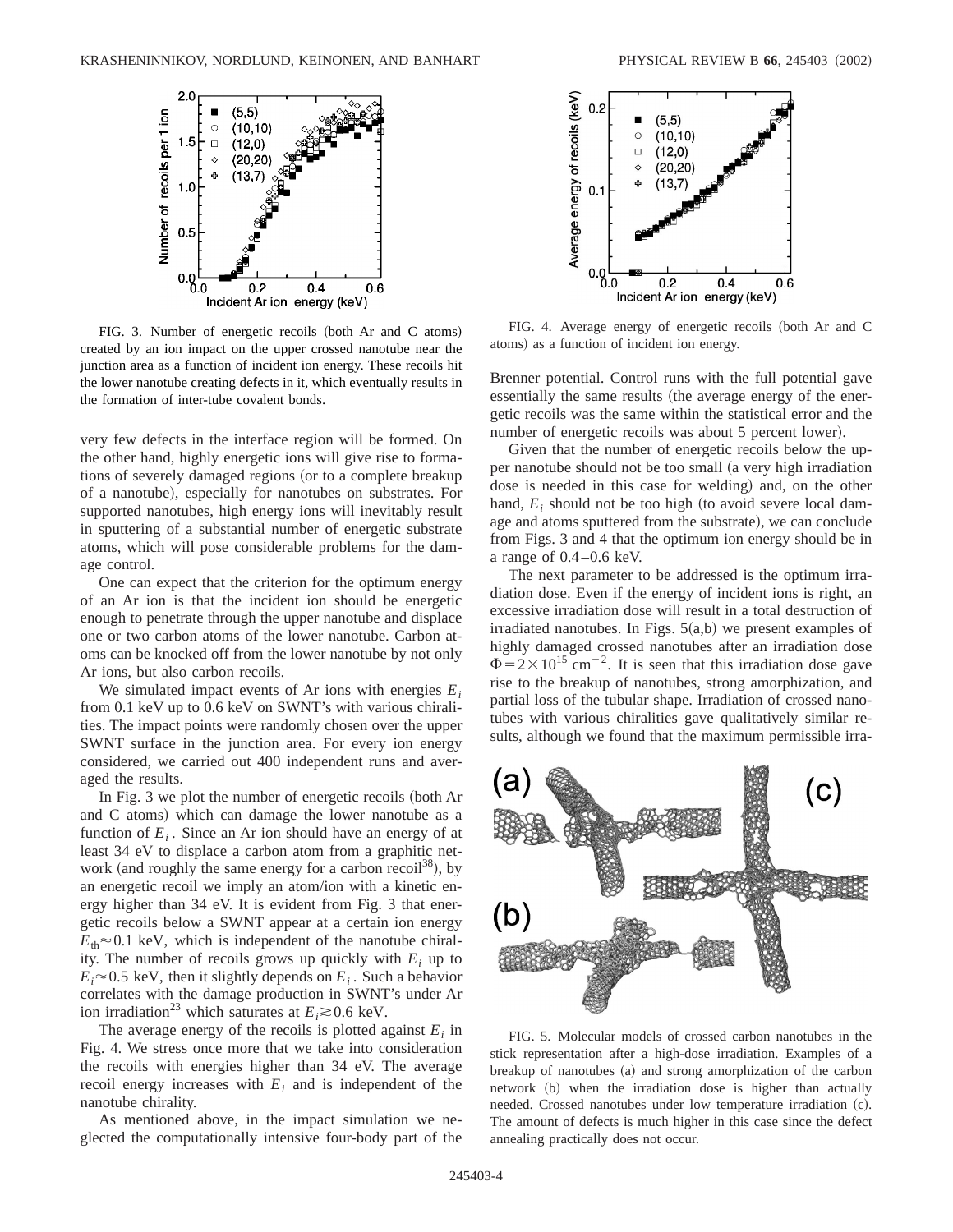

FIG. 6. Cross section along the axis of one of the crossed pristine nanotubes when a force of about 30 nN pushes one nanotube to the other. Although the force resulted in a substantial decrease of the intertube separation and mechanical deformation of the carbon network, welding of nanotubes does not occur even at elevated temperatures up to 2000 K.

diation dose depends on the tube diameter. Based on our results, we predict that for SWNT's with diameters  $\leq 1$  nm the optimum dose  $(E_i=0.5-1 \text{ keV})$  for welding is about  $\Phi$  $= (0.5-0.7) \times 10^{15}$  cm<sup>-2</sup>, whereas for thicker nanotubes with diameters larger than 1 nm the optimum dose is  $\Phi \approx 1$  $\times 10^{15}$  cm<sup>-2</sup>. This irradiation dose corresponds roughly to 10 ion impacts onto the junction area.

To emphasize the importance of maintaining high temperatures during irradiation, in Fig.  $5(c)$  we show the atomic configuration of crossed intact nanotubes after an irradiation dose of  $\Phi$ =0.5×10<sup>15</sup> cm<sup>-2</sup> but at zero temperature during the irradiation. It is evident that the number of defects, especially large vacancies, is much higher than that for the case of the high-temperature irradiation considered above, since high temperatures make it possible for the defects to migrate and anneal.

In order to clarify the role of irradiation-induced defects in nanotube welding, we also simulated the behavior of crossed nanotubes at high temperatures and when a force pushes one nanotube to the other. The structure of crossed nanotubes under the applied force (to mimic attraction between a nanotube and substrate) and zero temperature has been studied by first-principle methods by Yoon *et al.*<sup>39</sup> Similar to that work, to estimate the force at a given tube separation, we slightly reduced the intertube distance and then relaxed the system while keeping the boundary atoms fixed at the nanotube ends.

We found that a force of about 30 nN results in a substantial decrease in the intertube separation and nanotube flattening near the junction area; see Fig. 6. We further found that elevating the temperature up to 2000 K in the strained system did not break up the carbon network of these intact nanotubes, nor gave rise to formations of any bonds between the nanotubes. Thus, we conclude that welding of nanotubes is not possible without defects even if a force which presses one nanotube to the other is applied and that the reorganization of the carbon network near the junction point occurs via defect annealing and migration.

# **IV. CONCLUSIONS**

We have simulated the irradiation of crossed singlewalled carbon nanotubes, both suspended and deposited on substrates, with 0.4–1 keV Ar ions using empirical potential molecular dynamics. To get an insight into the behavior of irradiation-induced defects near the nanotube junction points, we also modelled the annealing of defects between ion impacts at elevated  $(2000 \text{ K})$  temperatures.

We found that ion irradiation and high temperatures can be employed for nanotube welding which is mediated by dangling bond saturation and carbon network reconstruction near the irradiation-created vacancies in the junction area. High temperatures are indispensable for these transformations, as well as for defect annealing far from the junction areas, but cannot provide nanotube welding without irradiation. We further predict that the optimum Ar ion energies are in a range of 0.4–0.6 keV, whereas the optimum irradiation doses are about  $10^{15}$  cm<sup>-2</sup>.

Thus, given that carbon nanotubes can potentially be positioned on a substrate quite accurately using an atom force microscope, ion irradiation may be used to produce a mechanically stable network of joined nanotubes with predetermined positions of junctions between nanotubes. Ion irradiation of tangled nanotubes should also give rise to formations of links between the nanotubes and an increase in the mechanical strength of the system, which might be employed in developing nanotube-based reinforcement materials.

# **ACKNOWLEDGMENTS**

The research was supported by TEKES under the FFU-SION2 programme, and the Academy of Finland under Projects No. 44215 and No. 73722. Grants of computer time from the Center for Scientific Computing in Espoo, Finland are gratefully acknowledged.

- <sup>1</sup> A.N. Andriotis, M. Menon, D. Srivastava, and L. Chernozatonskii, Phys. Rev. B 65, 165416 (2002).
- $2^2$ M. Menon and D. Srivastava, Phys. Rev. Lett. **79**, 4453 (1997).
- 3L. Chico, V.H. Crespi, L.X. Benedict, S.G. Louie, and M.L. Cohen, Phys. Rev. Lett. **76**, 971 (1996).<br><sup>4</sup>L. Chico, M.P. López Sancho, and M.C. Muñoz, Phys. Rev. Lett.
- 81, 1278 (1998).
- 5C.G. Rocha, T.G. Dargam, and A. Latg, Phys. Rev. B **65**, 165431  $(2002).$
- 6L. Chico, L.X. Benedict, S.G. Louie, and M.L. Cohen, Phys. Rev. B 54, 2600 (1996).
- ${}^{7}Z$ . Yao, H.W.C. Postma, L. Balents, and C. Dekker, Nature (London) 402, 273 (1999).
- 8C. Papadopoulos, A. Rakitin, J. Li, A.S. Vedeneev, and J.M. Xu, Phys. Rev. Lett. **85**, 3476 (2000).
- <sup>9</sup> J. Li, C. Papadopoulus, and J. Xu, Nature (London) 402, 253  $(1999).$
- 10B.C. Satishkumar, P.J. Thomas, A. Govindaraj, and C.N.R. Rao, Appl. Phys. Lett. **77**, 2530 (2000).
- $11$ X. Ma and E.G. Wang, Appl. Phys. Lett. **78**, 978 (2001).
- $12$  J.-M. Ting and C.-C. Chang, Appl. Phys. Lett. **80**, 324  $(2002)$ .
- <sup>13</sup>P. Nagy, R. Ehlich, L.P. Biro, and J. Gyulai, Appl. Phys. A: Mater.